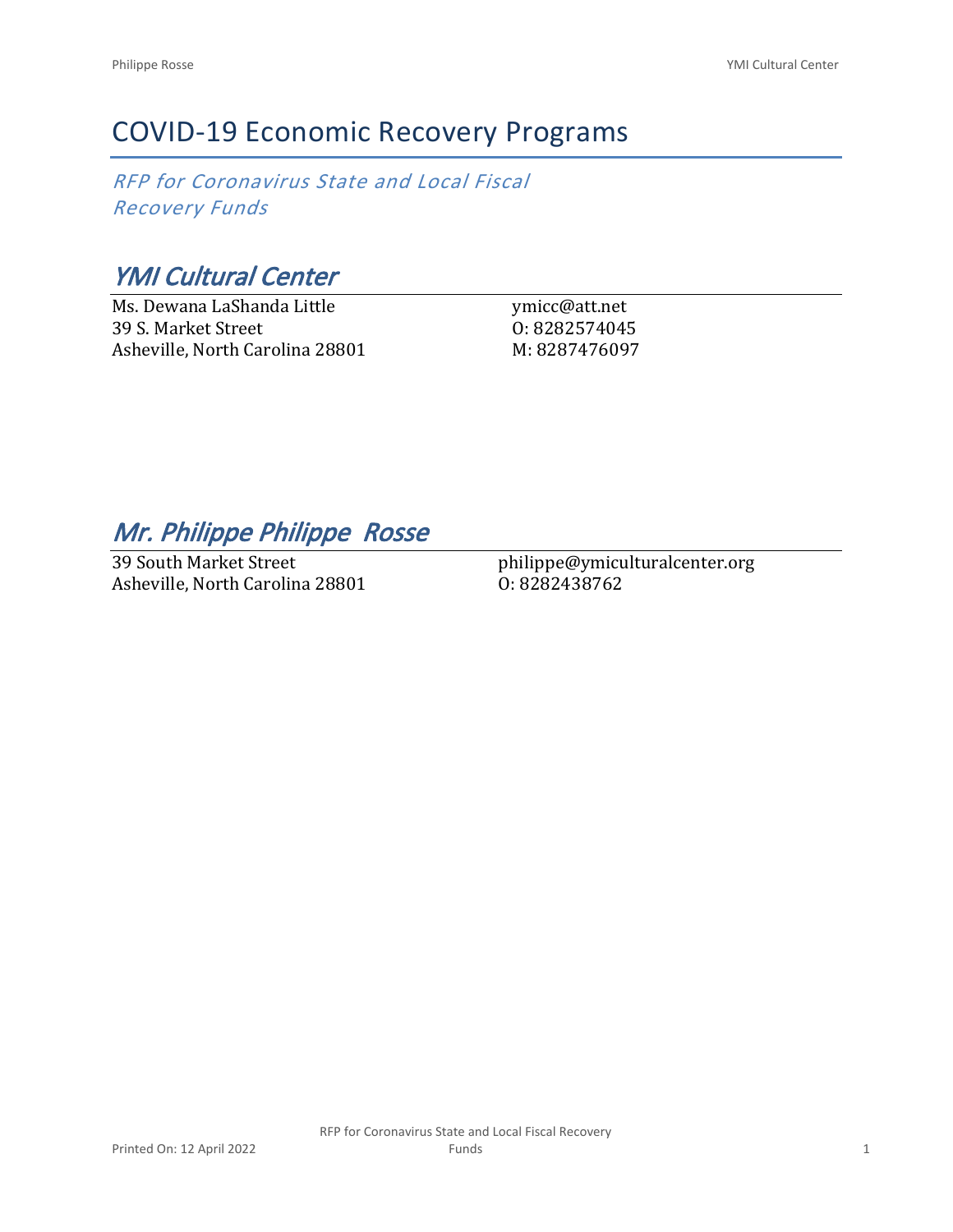# Application Form

## *Question Group*

Buncombe County requests proposals for projects to help the community recover from and respond to COVID-19 and its negative economic impacts.

Buncombe County has been awarded \$50,733,290 in Coronavirus State and Local Fiscal Recovery Funds (Recovery Funding), as part of the American Rescue Plan Act. To date, Buncombe County has awarded projects totaling \$23,093,499, leaving a balance of \$27,639,791 available to award.

Visit [http://www.buncombecounty.org/recoveryfundinghttp://www.buncombecounty.org/recoveryfundingwww.b](http://www.buncombecounty.org/recoveryfunding) [uncombecounty.org/recoveryfundinghttp://www.buncombecounty.org/recoveryfundinghttp://www.buncombeco](http://www.buncombecounty.org/recoveryfunding) [unty.org/recoveryfundinghttp://www.buncombecounty.org/recoveryfundinghttp://www.buncombecounty.org/re](http://www.buncombecounty.org/recoveryfunding) [coveryfunding](http://www.buncombecounty.org/recoveryfunding) for details.

This infusion of federal resources is intended to help turn the tide on the pandemic, address its economic fallout, and lay the foundation for a strong and equitable recovery.

Buncombe County is committed to investing these funds in projects that:

- Align to county strategic plan and community priorities
- Support equitable outcomes for most impacted populations
- Leverage and align with other governmental funding sources
- Make best use of this one-time infusion of resources
- Have a lasting impact

Proposals shall be submitted in accordance with the terms and conditions of this RFP and any addenda issued hereto.

Click [here](https://www.buncombecounty.org/common/purchasing/Buncombe%20Recovery%20Funding%20RFP%202022.pdf) for the full terms and conditions of the RFP

### **Organization Type\***

Nonprofit

## **Nonprofit documentation**

If nonprofit, attach IRS Determination Letter or other proof of nonprofit status.

Buncombe County- ARPA - May Submission.xlsx

## **Name of Project.\***

COVID-19 Economic Recovery Programs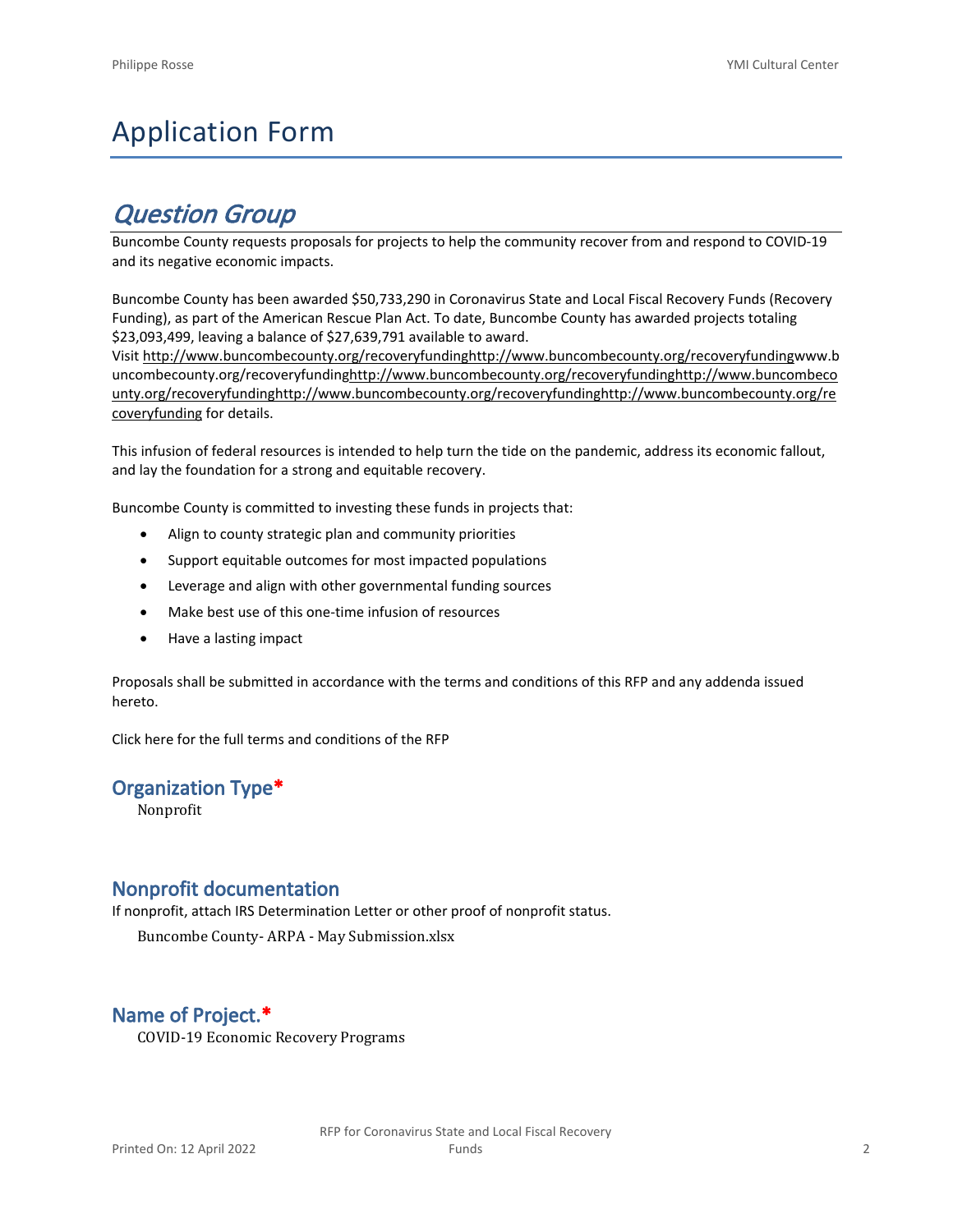## **New/Updated Proposal\***

Is this a new project proposal or an updated version of a proposal submitted during the earlier (July 2021) Recovery Funding RFP?

Updated version of previously submitted proposal

## **Amount of Funds Requested\***

\$1,000,000.00

## **Category\***

Please select one:

- Affordable Housing
- Aging/Older Adults
- Business Support/Economic Development
- Environmental/Climate
- Homelessness
- K-12 Education
- Infrastructure and/or Broadband
- Mental Health/Substance Use
- NC Pre-K Expansion
- Workforce

Workforce

## **Brief Project Description\***

Provide a short summary of your proposed project.

YMICC has begun a capacity-building project to repair its building and enhance space usage for expanded economic and social programs which together constitute a strong economic recovery model. Programs include: (1) workforce training; (2) peer support to remove barriers to employment; (3) a jail diversion program with Buncombe County; (4) Successful Transitions, for home ownership and asset building; (4) youth-based programs such as Positive Steps, the Black Student Union, tutoring, and college tours; and (5) business incubation through a partnership with Eagle Market Street.

The building restoration will serve as a beacon for cultural history of this population. The restoration positions YMICC as a major community resource through which to expand partnerships with public and private leaders on behalf of equity for this disproportionately impacted community

YMICC's physical stabilization and service growth goals are upward economic mobility for the African-American community.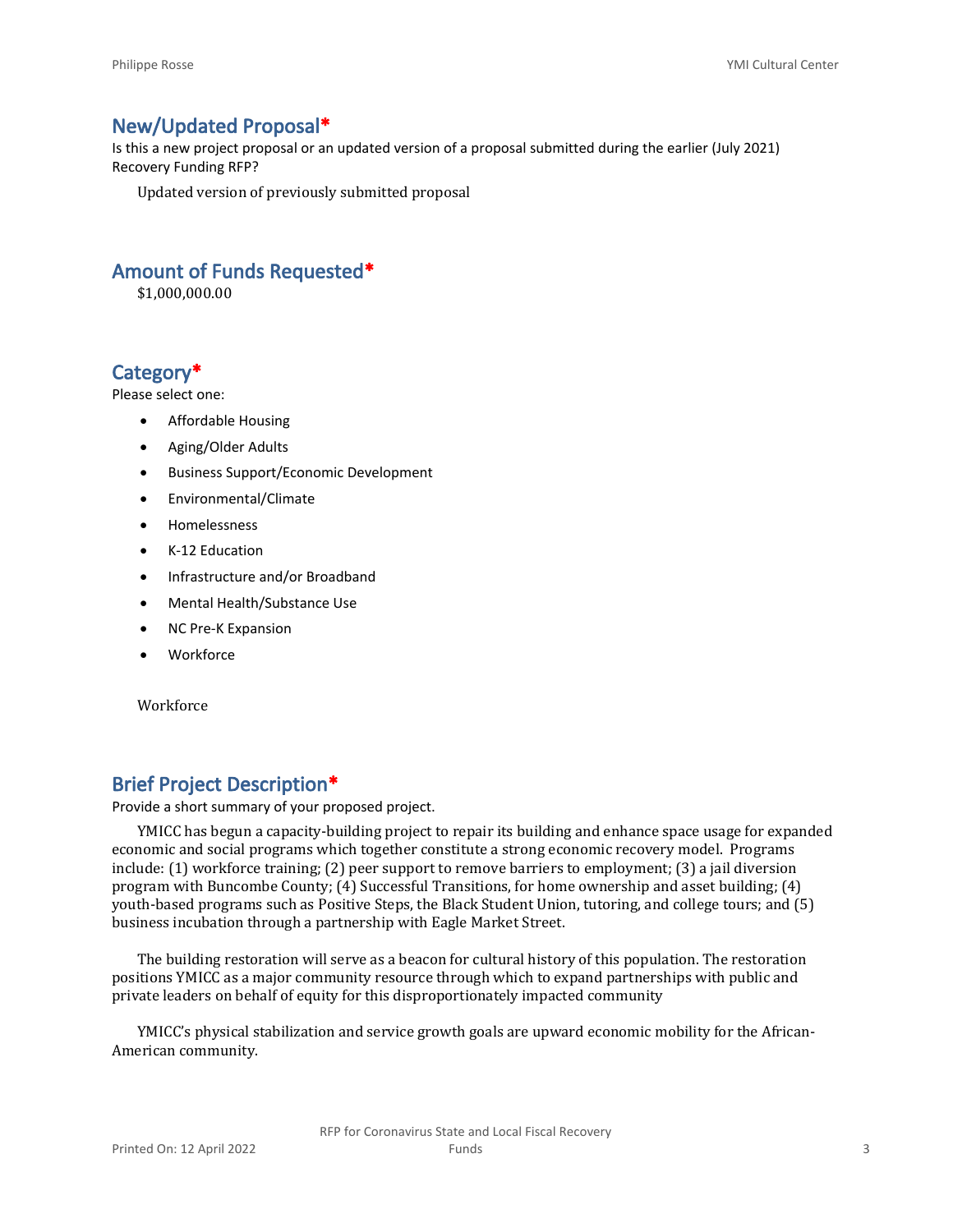## **Project Plan\***

Explain how the project will be structured and implemented, including timeframe.

The proposed program is a comprehensive initiative to preserve, restore, and renovate the historic YMICC building. With these changes, YMICC will continue to build capacity and support equity for the local African-American community. The structure and implementation of the project is as follows:

Programmatically, YMICC's key programs (workforce, homeownership and equity building, and youth services and education) are operational. They will continue as well as expand during the renovation of building thanks to community partnerships. Local stakeholders, including WNC Bridge Foundation and the United Way, have donated space for the YMICC staff to be located. A strategic planning process, including the hiring of a Managing Director, will be initiated in the summer 2022. This staff will be responsible for program site coordination and expansion with the key stakeholders. In December 2022, all programming will move back to the YMICC facility, with expanded capacity and outreach.

Spatially, renovations will expand and re-purpose existing spaces to increase program and service capacity and community engagement. This work includes creating a new classroom and multipurpose event room, upgrading existing exhibition galleries and auditorium, and improving the building's rental office and retail spaces. The project will also create permanent displays for their collection of art and artifacts celebrating African-American history and culture, helping to stimulate additional tourism to the area.

Structurally, the project will address deteriorated building conditions and ensure the long-term health of the facility and its users. In partnership with YMICC, Self-Help released a request for qualifications (RFQ) for design and construction services, ultimately selecting a team led by Neighboring Concepts (a Black-owned architecture firm based in Charlotte) and supported by general contracting firm WEAVERCOOKE Construction. This team has worked closely with YMICC to turn their vision into a comprehensive structural plan that maximizes the building's potential.  $F_0$ llowing is the

| POIJOWING IS the project timeline:                                                   |                                     |  |  |  |  |
|--------------------------------------------------------------------------------------|-------------------------------------|--|--|--|--|
| Phase/Milestone                                                                      | <b>Estimated Completion</b>         |  |  |  |  |
| Complete fundraising campaign                                                        | January 1, 2022 to October 31, 2022 |  |  |  |  |
| Sign construction contracts, obtain building permit, and                             |                                     |  |  |  |  |
| secure final pricing                                                                 | January -April 2022                 |  |  |  |  |
| Construction opening and completion                                                  | May 1 to November 30, 2022          |  |  |  |  |
| Expansion of workforce development program                                           | June 1, 2022                        |  |  |  |  |
| Initiation of summer 2022 Positive Steps Youth Program                               |                                     |  |  |  |  |
| with YMCA                                                                            | June 15, 2022                       |  |  |  |  |
| Organizational Strategic Planning and Board Development                              | July 1 to September 30, 2022        |  |  |  |  |
| Opening of Site and On-Boarding Services                                             | December 1, 2022                    |  |  |  |  |
| Review of FY2022 and Strategic Planning for FY 23 Funding January and February, 2023 |                                     |  |  |  |  |
| Completion of FY2022 programs/ Annual Reporting                                      | June 2023                           |  |  |  |  |

## **Statement of Need\***

Describe the need that this project will address. Include data to demonstrate the need, and cite the source of the data.

YMICC began more than 130 years ago to create equitable resources for African-American residents in Asheville. Today, through its programming and community partnerships, YMICC continues to honors its beginnings. Located in the historic downtown "Block," YMICC is an anchor to the exciting revitalization of Asheville's long-standing African-American Community.

YMICC's building was constructed in 1892 and is recognized as a national historic landmark. Assessments show the structural integrity of YMICC has been compromised, with the last significant repair work 40 years

RFP for Coronavirus State and Local Fiscal Recovery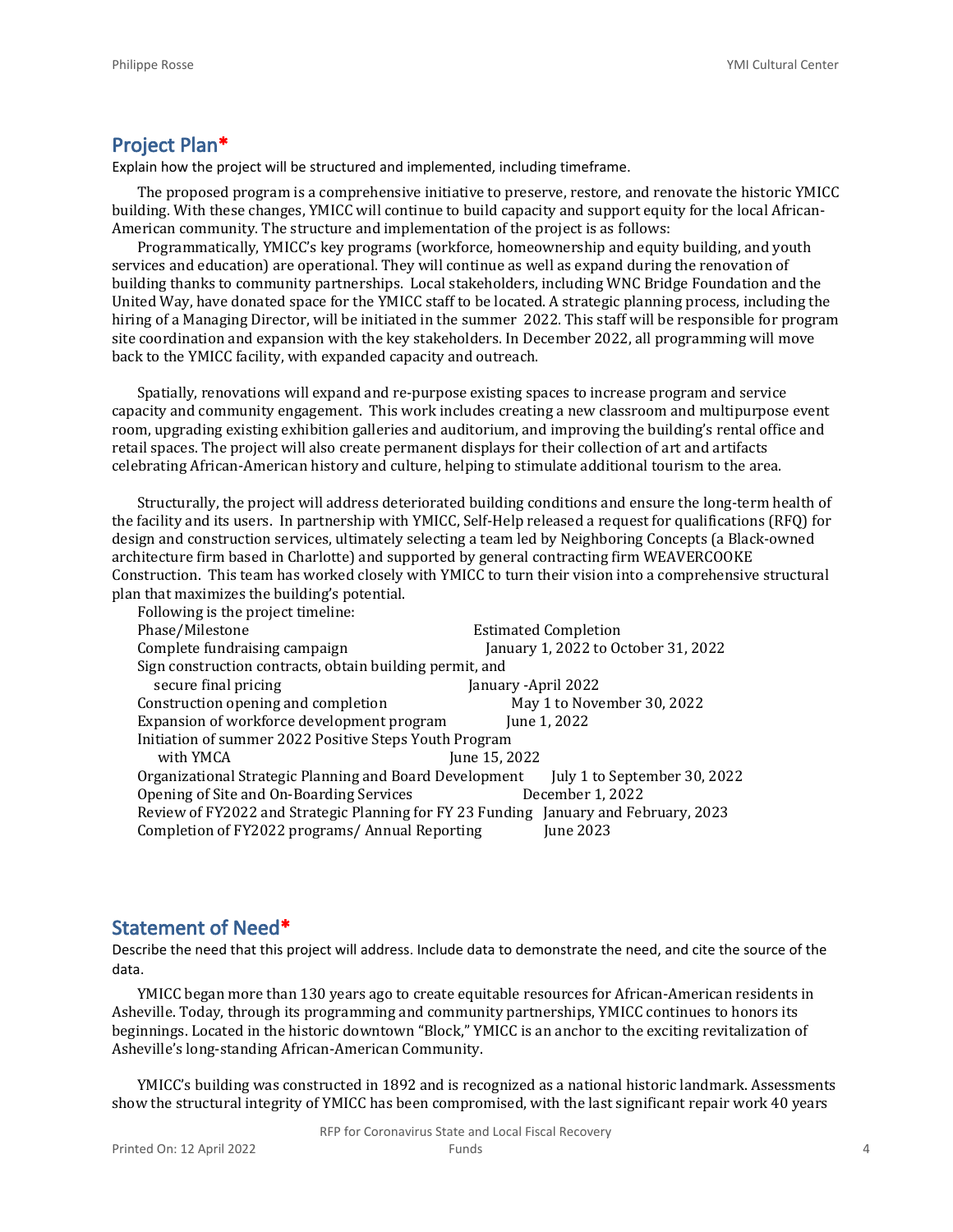ago. As such, proposed funding prioritizes work required for YMICC facility to continue providing Buncombe County residents with equitable programs, services, and special events. The request for funding is forwardthinking strategic development.

A major area of renovation for YMICC's facility will be on repurposing interior spaces to accommodate more programs, cultural events, incubation modules, and event capacity. This work will also maximize income-generating potential through improved event and long-term tenant rentals. Example of some of the highlighted changes include: (1) repurposing the basement level for adult and youth classrooms, workstations, and training programs; (2) creating multiple collaborative community working and meeting spaces equipped with hybrid technology; (3) renovating administrative areas including more responsive CRM programs; (4) adding a co-working space for ongoing community partnerships; and (5) improving current business incubation locations including addition of a functional kitchen.

With changes to the building and its stabilization, YMICC can shift its focus fully to equitable opportunities across the county.

## **Link to COVID-19\***

Identify a health or economic harm resulting from or exacerbated by the public health emergency, describe the nature and extent of that harm, and explain how the use of this funding would address such harm.

Economic: Even before COVID-19, there were significant economic gaps: (1) The mean household income for Blacks is just 70.9% (\$30,000) that for Asheville (\$42,333); (2) 39% of Black women live below the Asheville poverty line, and 61% of single Black mothers live below the poverty line; (3) Asheville has the 8th lowest rate of minority-owned start-ups among midsized MSAs. White populations own 80% of the nation's start-up businesses; African Americans own 3%. With greater space capacity provided through this grant, YMICC will expand its workforce development and training programs to build job skills for high-demand jobs; support workforce re-entry; and serve as a business incubator.

Homeownership and Equity: There is a 10x wealth gap between white and black households in net worth. This gap grew during COVID, as unemployment hit minorities the hardest, when lower-wage jobs shut down. The current homeownership rate for Blacks is currently below the 1968 level of 40.9%, in comparison with homeownership for non-Hispanic Whites which stands at 73.1%. This lack of opportunity for generational wealth and stability has historical roots as well as ongoing social and economic sustained factors including discrimination. With this grant, YMICC will implement culturally relevant services that maximize successful multi-sector partnerships and resources to address inequity.

Education: Estimated learning losses, particularly for minorities, are six to 12 months for reading and math respectively. More classroom space will be allocated to educational programs with this funding. YMICC will schedule afterschool daily tutoring and homework support. Mentors will be made available to youth to help with readjustments to an onsite school experience following COVID. These supports will help reduce the alarming achievement gaps—close to 60% (as reported by Asheville City schools), increase early grade literacy rates, and improve college and career readiness for older youth.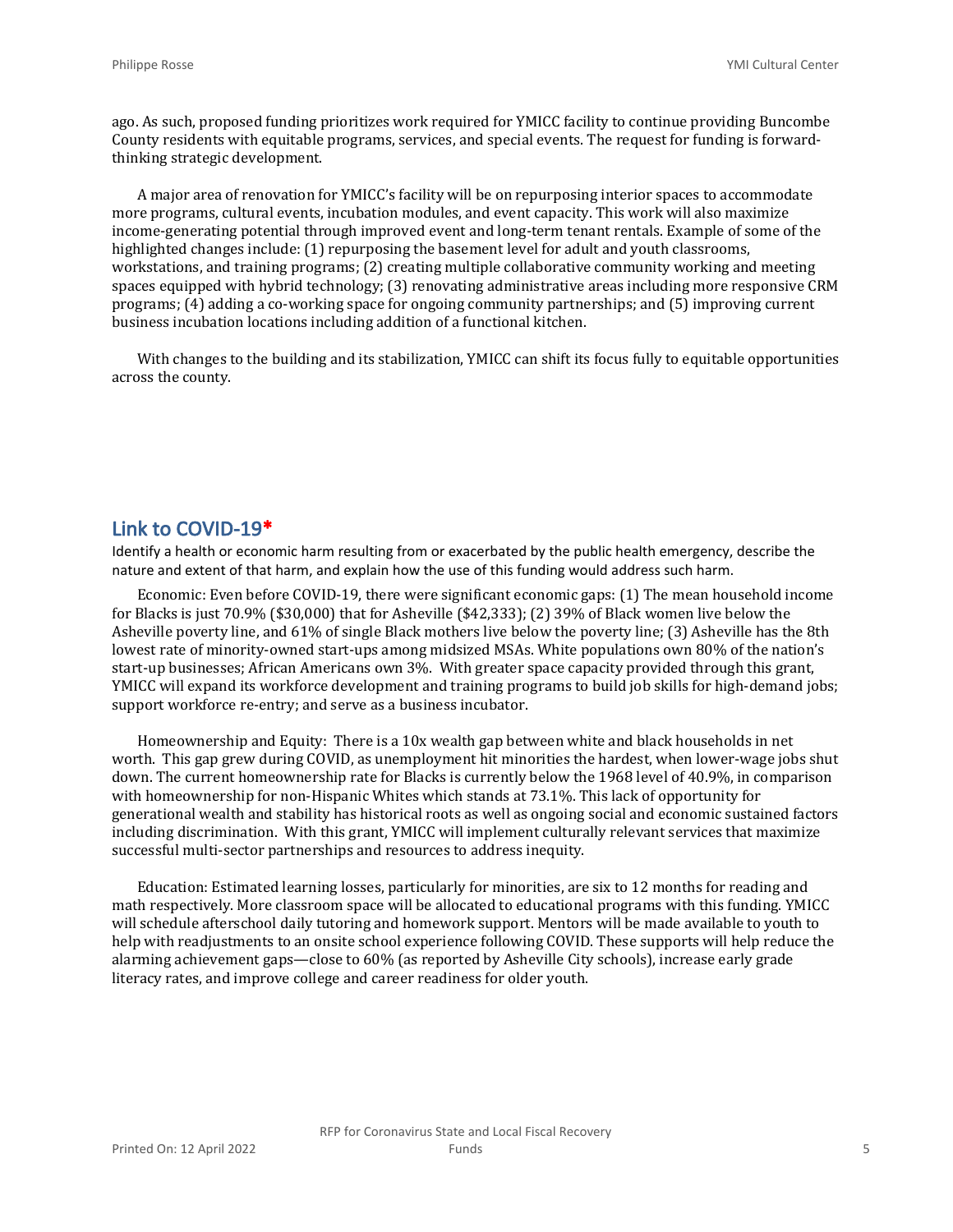## **Population Served\***

Define the population to be served by this project, including volume and demographic characteristics of those served.

The African-American community in Buncombe County is the target population. This includes residents living in Qualified Census Tracts 1.00, 3.00, 9.00, and 14.00 contiguous to YMICC. Through its youth programming, the target population extends further into the community. Direct services for these residents will mitigate long-term impacts of the pandemic by increasing engagement with programs, services, and cultural and community events provided at YMICC.

Its longevity and high-quality programming has established YMICC as a center for African-American culture and education. Its vision and mission reflected its continued commitment to equitable opportunities for the population it serves.

Through ongoing programs as well as monthly and annual community activities, more than 2,000 participants engage in YMICC's core programs. These individuals come from a variety of demographic and economic backgrounds, but primarily are local, Black, and from low socioeconomic backgrounds. This population will continue to be a core constituency for YMICC. However, with expanded capacity, marketing and recruitment, YMI anticipates integrating the whole community in social interaction as well as promoting education, historic understanding, cultural exchange, and recreation throughout the County.

Through community forums, cultural events (including Goombay), and cultural engagement, tens of thousands individuals will engage in cultural and recreational efforts. These events will integrate the whole community in social interaction and promote education, historic understanding, cultural exchange, and recreation. These events will be promoted throughout the County and will include all demographics.

### **Results\***

Describe the proposed impact of the project. List at least 3 performance measures that will be tracked and reported. If possible, include baselines and goals for each performance measure.

Workforce Readiness: 120 participants will enroll. Achievement will be measured by the percent who: (1) receive wraparound services; (2) improve their technical and work skills; (3) earn an industry-approved certification or credential; (4) continue onto postsecondary education; (5) secure employment; and (6) retain employment.

Homeownership: Expected outcomes are: (1) 6 aspiring homebuyers will be matched with down payment assistance; (2) 25 participants will enroll in the program, and 20 will complete the program; (3) 1,000 people will be reached through community engagement, with 100 people having gained knowledge, skills, and a connection to resources from program activities; and (4) 10 people will receive home or business loan financing as a result of the program, either through Self-Help or other partner organizations.

Youth/Education: In partnership with the YMCA, the YMICC's Positive Steps program provides enrichment opportunities for youth ages 11 to 18 to improve their professional development skills through financial awareness, goal setting, and mentorship. Expected outcomes include regular attendance, increased participation, and increased levels of knowledge as measured by teacher input and testing. Afterschool and weekend tutoring will also continue to show gains.

Community Engagement: YMICC is an important cornerstone of the Black community. One of YMICC's strategic goals is greater engagement across the Black community to create a welcoming environment for all populations. YMICC anticipates increased attendance at its cultural events; increased foot traffic in YMI's galleries featuring local artists and permanent exhibitions of Black history and culture; and increased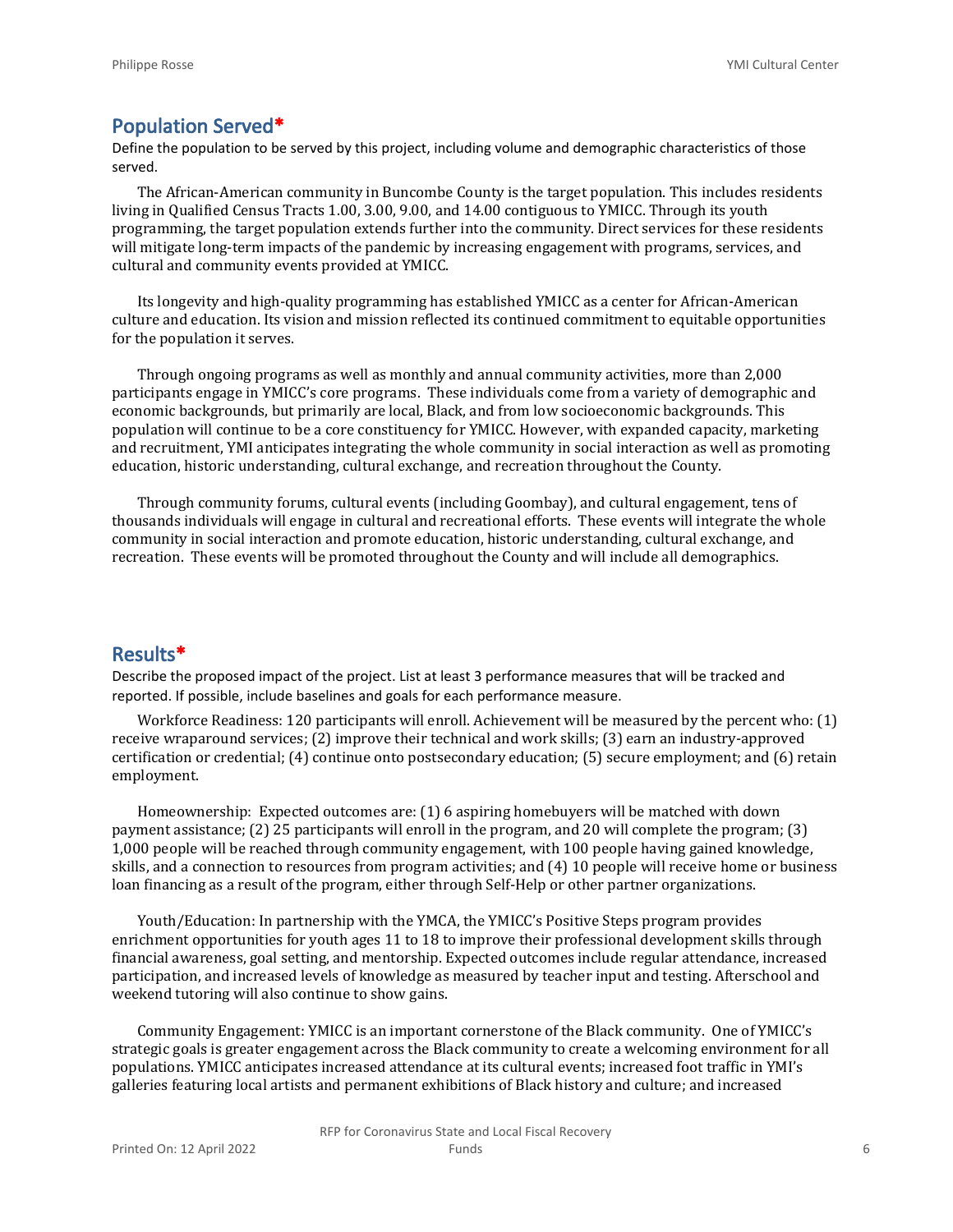attendance at shared community events. Results will be between 20% to 40% increase in attendance across these events.

## **Evaluation\***

Describe the data collection, analysis, and quality assurance measures you will use to assure ongoing, effective tracking of contract requirements and outcomes.

Workforce: Evaluation will include skills pre-tests to establish baseline data; and five- (mid-program) and ten-month (end of program) testing to measure growth. All participants will receive bi-monthly progress assessments to monitor progress. Participants will be required to prepare a video or

written summary of their program experience.

Homeownership and Equity: Evaluation metrics include the number of participants who: (1) complete workshops and trainings; (2) reach savings goal, thereby qualifying for the match; (3) report (pre/posttesting) knowledge gained; (4) report behavioral change on exit evaluations, due to knowledge gained; (5) earn Homeowner Readiness Certification; (6) secure home or small business loans; and (7) receive down payment assistance.

Youth and Education: For youth education programs, attendance will be monitored. The quantitative evaluation will include skills pre-tests to capture baseline data for measuring growth, mid-program and end of program testing. Qualitative measures will be self-report and teacher input. Progress reports will monitor improvements as well as challenges.

Community Relations: Evaluation will track attendance at collaborative community and historic events hosted at or sponsored by YMICC. The number of community meetings, forums, and training sessions will be tracked by number of participants and organizations represented. An analysis of organizational participation will determine impact in terms of size, location, and population served to ensure equity.

Revenue-generation with Building: Impact of building changes are measured by: (1) updating internal systems are projected to save YMICC up to 30% in operating costs, which could be reallocated to equity-based programs; and (2) making use of new spaces across the building is expected to increase community participation in programs and services by 40% the first year and 20% annually thereafter.

## **Equity Impact\***

How will this effort help build toward a just, equitable, and sustainable COVID-19 recovery? How are the root causes and/or disproportionate impacts of inequities addressed?

Through sustainability of its facilities as well as educational, health, workforce, cultural, and community programs and services, YMI uniquely addresses the opportunity gap faced by Blacks. This root cause of inequity refers to the arbitrary circumstances in which people are born and how these circumstances too often determine their opportunities in life. YMI's efforts will instead ensure all people have the chance to achieve to the best of their potential.

YMI embraces its role as a lead organization for advancing equity and empowerment for African-Americans in Buncombe County. YMICC is intrinsically culturally literate, has the facilities and equipment to dedicate to the program, and is comfortably accessible to the target population. Through restoration and renovation of its physical building and internal space, YMI will play an even greater role in ensuring equity is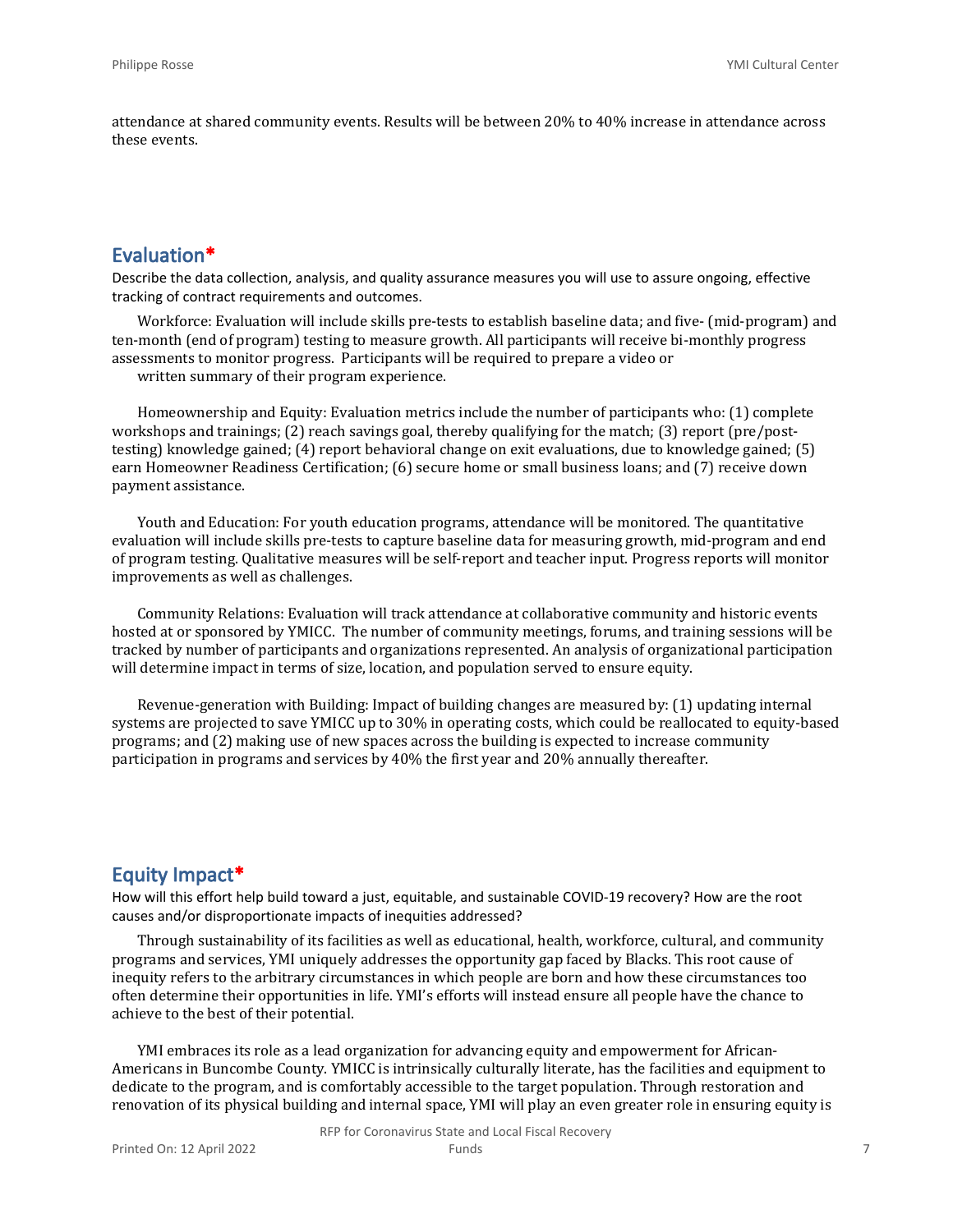a standard for the county. The YMI has served as a key forum for difficult, but critical conversations, regarding issues of racial reconciliation and the best path forward as a whole community. The YMI leadership has served on multiple Boards and committees, and will continue to provide a key location for continued engagement.

Through its community involvement and collaborative partnerships, YMI has the human capacity to develop and deliver a meaningful program with achievable outcomes. Staff members comprise qualified professionals who play a key role in building wealth and assets in the Black Asheville community. This leadership will extend to other Black community organizations to ensure a stronger grassroots presence.

In this position, YMI is best suited to eliminate inequitable opportunities across the health, economic, workforce, and education sectors in Buncombe County.

## **Project Partners\***

Identify any subcontractors you intend to use for the proposed scope of work. For each subcontractor listed, indicate:

1.) What products and/or services are to be supplied by that subcontractor and;

2.) What percentage of the overall scope of work that subcontractor will perform.

Also, list non-funded key partners critical to project.

To eliminate duplication of services, YMI has adopted a model to prioritize partnering with and expanding existing community initiatives from all sectors.

 Economic Development partners include Self-Help Credit Union, OnTrack, Asheville-Buncombe Technical Community College (AB Tech), Asheville Chamber of Commerce, and Mountain BizWorks.

 Key business leaders include Keller Williams, Emery Electric, MB Haynes, Conmet, and Virtelle Hotel Group and East Fork Pottery.

 Youth and Education partners include the YMCA, UNC-Asheville, Asheville City and Buncombe County schools. and local colleges and universities.

 Health and Wellness includes partnering with the Buncombe County Department of Health, VAYA Health, Mountain Area Health Education Center (MAHEC) and Asheville Buncombe Institute of Parity Achievement (ABIPA)

#### Facility:

WeaverCooke Construction will serve as general contractor for renovations. Other participating members of the team include: (1) Neighboring Concepts, a Black-owned architectural firm, which will serve as the lead designer; (2) O'Brien Architecture, which will be a preservation consultant; and (3) C2 Engineering Solutions, a full-service mechanical, electrical, and plumbing consulting firm.

Initial feasibility studies and critical structural repairs were supported by a grant from the Buncombe County Tourism Development Authority.

#### Community:

YMI is strengthening partnerships with key tenants on the "Block," including Eagle Market Streets, Mount Zion Missionary Baptist Church and the River Front Development Group. These partnerships will be in parallel to the larger community-wide engagement through the cultural and tourism offices of the City of Asheville, Buncombe County, and Chamber of Commerce, as well as partners in the adjacent African-American communities in Western North Carolina. Emerging partnerships with all sectors and the faith community will continue to expand and sustain all efforts.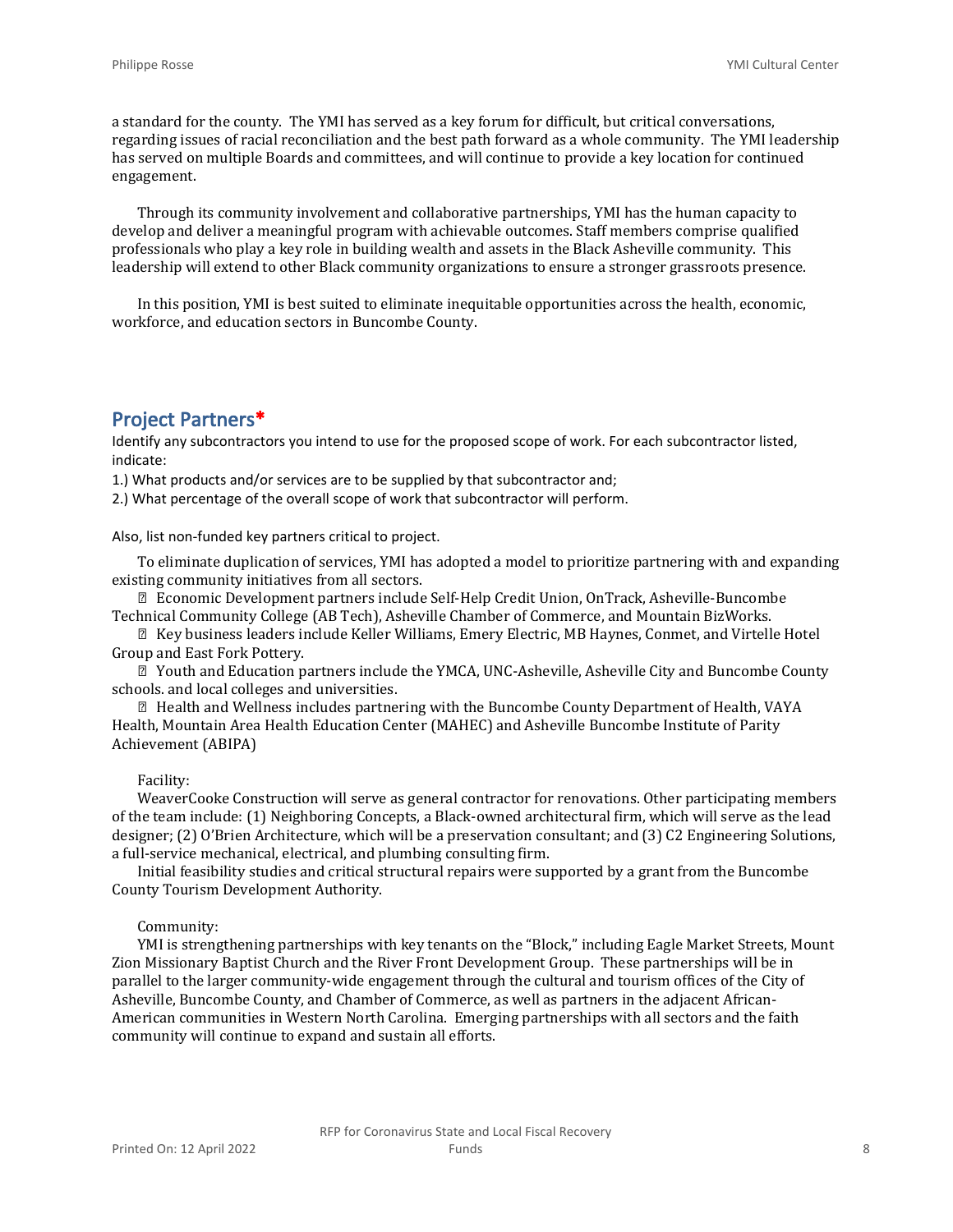### **Capacity\***

Describe the background, experience, and capabilities of your organization or department as it relates to capacity for delivering the proposed project and managing federal funds.

YMICC staff and Board is 100% representative of and connected to the African-American community. YMICC's Board is led by Anthony Thomas, owner of UpStaff Personnel, who has served in community leadership for more than a decade. Dewana Little, YMICC's Executive Director, has a strong background in organizational capacity-building and banking, including her work with Self-Help Credit Union. To meet its growing need, YMICC has expanded its staff from three FTE in 2019 to a targeted 11 FTE by 2023. This staffing includes dedicated financial, development, and equity outreach directors. The Board of Directors added five new community leaders in 2022 and instituted a community membership model for greater accountability. In addition to these key staff, each major program will be led by a Board-sanctioned community leader with expertise in the program area. These individuals will provide insight and guidance in implementing key services and integration of partners and stakeholders.

YMI's current funding campaign has amended key historic financial issues including (1) retiring past debt; (2) paying all historic and current taxes; (3) increasing and diversifying revenues for cash flow; and (4) updated audited statements which are currently being contracted for FY2021. In addition to building renovations, \$1.4 million of funds are being raised for increased organizational capacity. This funding will promote strategic planning, Board development, and staff and volunteer training programs. The goal will be to: (1) increase skills and knowledge through professional development; (2) integrate effective technologies reviews of best practices; and (3) discuss new ways to improve processes, programs, policies, and relationships with the community. These efforts will continue to enhance YMICC's current ability to deliver programming through local, state, and federal funding sources.

## **Budget\***

Provide a detailed project budget including all proposed project revenues and expenditures, including explanations and methodology. For all revenue sources, list the funder and denote whether funds are confirmed or pending. For project expenses, denote all capital vs. operating costs, and reflect which specific expenses are proposed to be funded with one-time Buncombe County Recovery Funds.

Download a copy of the budget form [HERE](https://buncombecounty.org/common/community-investment/grants/early-childhood-education/Recovery-Funds-budget-template.xlsx). Complete the form, and upload it using the button below.

Buncombe County- ARPA - May Submission.pdf

## **Special Considerations\***

Provide any other information that might assist the County in its selection.

When the YMI was built, there was a lack of educational opportunities for Black people in Asheville. The YMI provided a night school for adults, a day school for youth, and the city's first kindergarten for Black children. A vibrant lecture series combined mechanical and industrial education with the cultural arts. In addition to a swimming pool, public bath, and other health facilities, the YMI also provided other amenities not available to the Black community such as a library, medical office, drug store, funeral parlor, and lecture hall. Congregations without a church home met there, and through the 1960s the YMI provided lodging for African-American travelers turned away from segregated hotels.

Since the first brick was laid, YMI has reflected the self-reliance and richness of the Black community and has garnered respect from policymakers and stakeholders across the county. Intentional programming has served to support the community through: (1) preservation of cultural artifacts and heritage; (2) creative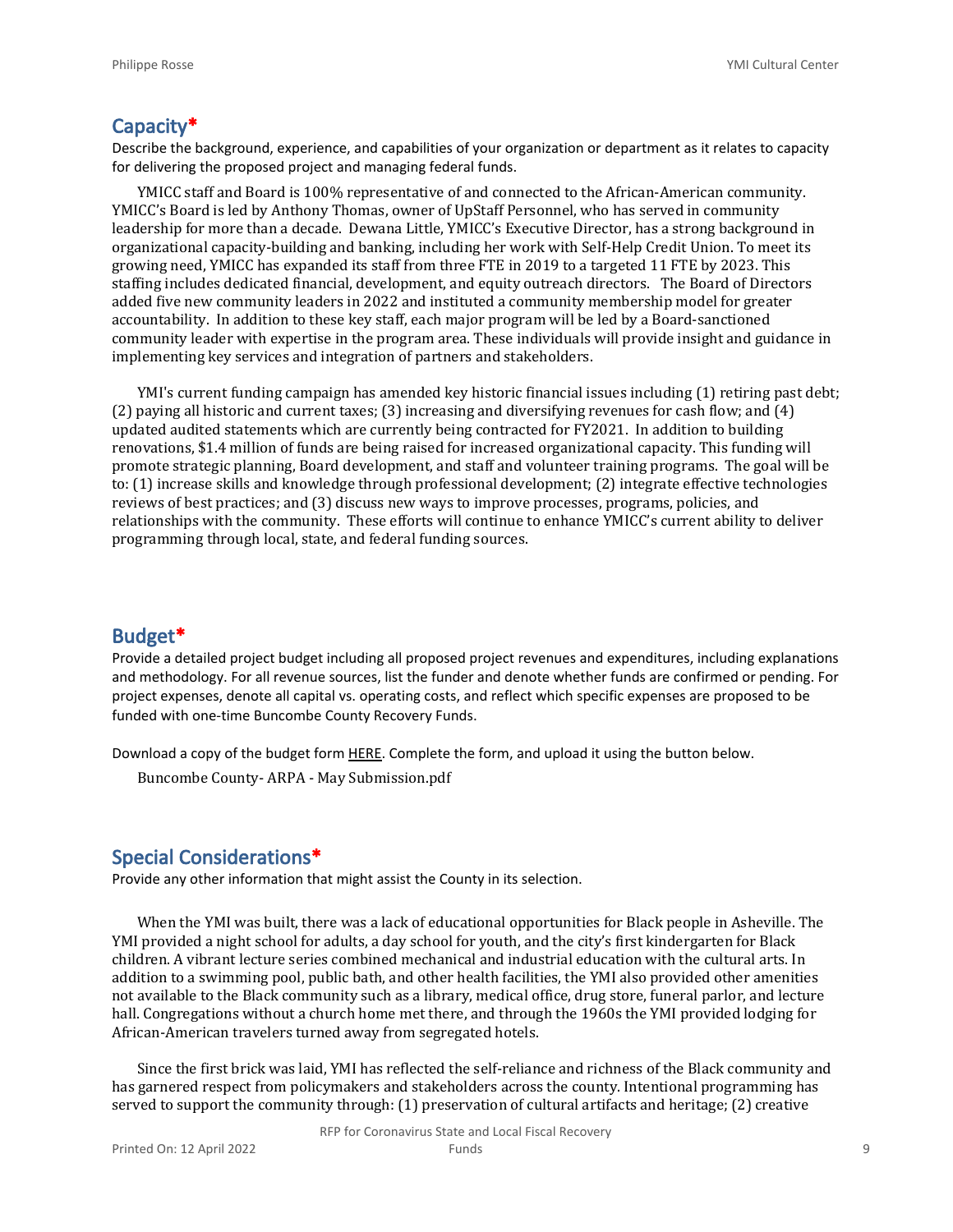place-making and hosting of special events and festivals; (3) educational and community programs; and (4) economic development and business incubation. Today, the facility houses archives and artifacts in permanent exhibits and a library that traces African-American history in the region. Exhibits showcase the work of local artists, and festivals held throughout the year celebrate Black culture and encourage community involvement.

The YMI has pursued a diverse funding strategy in addressing the multiple aspects of its mission which included a million dollar submission for the City of Asheville ARPA to promote community communication and a similar request to the Dogwood Health Trust for capacity building and support with our renovations.

\*\* Please note, schematic and detailed reports of construction and financial planning and fundraising can be provided as an addendum.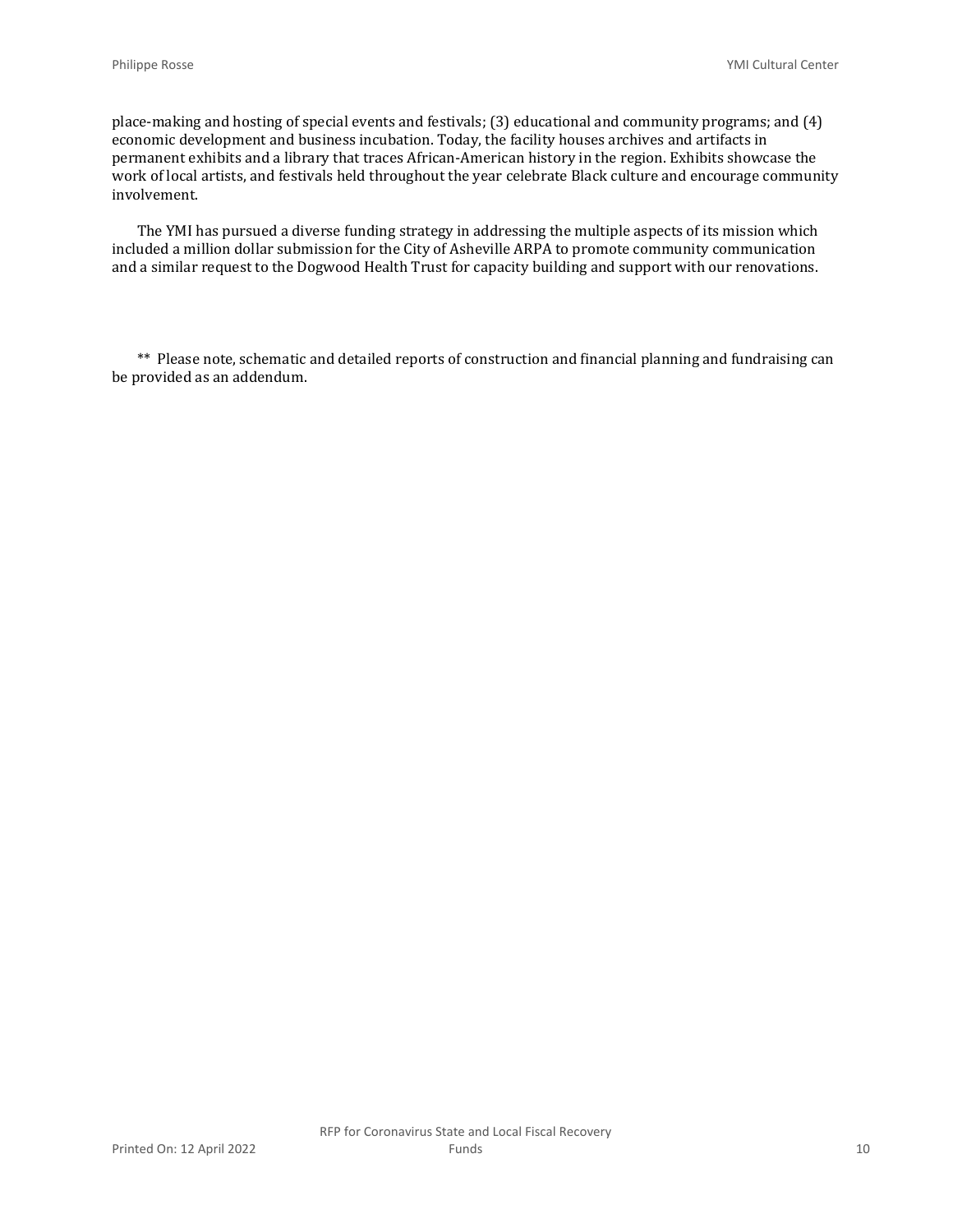# File Attachment Summary

## *Applicant File Uploads*

- Buncombe County- ARPA May Submission.xlsx
- Buncombe County- ARPA May Submission.pdf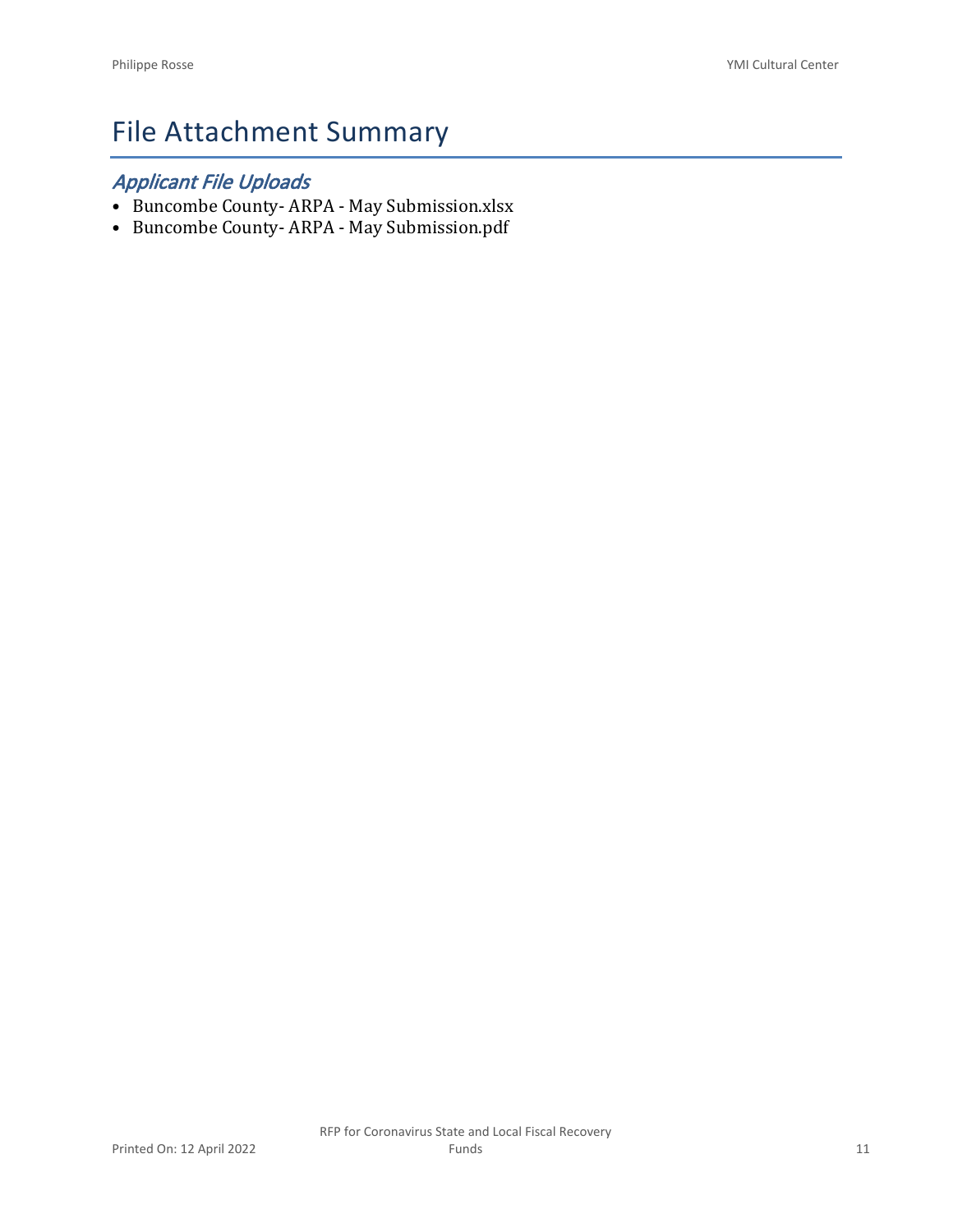## **Coronavirus State and Local Fiscal Recovery Funds Proposed Project Budget**

| <b>Organization Name:</b> | .<br>VM<br>l Cantai<br>vanci                             |
|---------------------------|----------------------------------------------------------|
| Project Name.             | <b>COVID-19 F</b><br>) Economic Recoverv Programs<br>vv: |
| Amount Requested.         | 1.000.000                                                |

| <b>Proposed Project Revenue Funder</b>              |      | <b>Amount</b>        | <b>Confirmed or Pending?</b>      | <b>Notes</b>                                                                                                         |
|-----------------------------------------------------|------|----------------------|-----------------------------------|----------------------------------------------------------------------------------------------------------------------|
| Proposed Buncombe COVID Recovery Funds              | S.   | 1,000,000.00         | Pending                           |                                                                                                                      |
| Buncombe County Tourism Development Authority (TDA) | S    | 300,000.00           | Confirmed                         | Received a Tourism Product Development Fund award in 2018 for<br>capital improvements. (Total award- \$800,000)      |
| National Park Service - Historic Preservation Fund  | S    | 228,000.00           | Confirmed                         | Grant awarded in August 2021 for capital improvements. (Totakl<br>award- \$496,000)                                  |
| l Cannon Foundation                                 |      | 50,000.00            | Confirmed                         | Confirmed and received.                                                                                              |
| <b>Tzedek Foundation</b>                            | -\$  | 20,000.00            | Confirmed                         | Confirmed and received.                                                                                              |
| City of Asheville COVID Recovery Funds              | S    | 100,000.00 Pending   |                                   | Requested \$1M for increasing community communication for COVID<br>19 relief                                         |
| Dogwood Health Trust                                | \$   | 100,000.00   Pending |                                   | Requested \$1M over 2 years for capital improvements and capacity<br>building. Application currently being reviewed. |
| Individual Donations                                | \$   |                      | 100,000.00   Pending (In Process) | Have raised more that \$150,000 with individual campaign starting in<br>January 1, 2022 and ending October 31, 2022  |
| Corporate Donations                                 | - \$ | 100,000.00           | Pending (In process)              | Have raised more that \$135,000 with individual campaign starting in<br>January 1, 2022 and ending October 31, 2022  |
|                                                     |      |                      |                                   |                                                                                                                      |
|                                                     |      |                      |                                   |                                                                                                                      |
|                                                     |      |                      |                                   |                                                                                                                      |
|                                                     |      |                      |                                   |                                                                                                                      |
|                                                     |      |                      |                                   |                                                                                                                      |
|                                                     |      |                      |                                   |                                                                                                                      |
| Total S                                             |      | 1,998,000.00         |                                   |                                                                                                                      |

| <b>Proposed Project Expenses</b>                        |     | Proposed<br><b>Recovery Funds</b> | <b>Other Funds</b> | Total      | <b>Capital or Operating</b><br>Expense? | <b>Notes</b>                                                                                                                                                                                                                                                 |
|---------------------------------------------------------|-----|-----------------------------------|--------------------|------------|-----------------------------------------|--------------------------------------------------------------------------------------------------------------------------------------------------------------------------------------------------------------------------------------------------------------|
| Site improvements                                       |     | $30,000.00$   \$                  | 82,250.00          | 112,250.00 | Capital                                 | Sidewalk repairs, curb/gutter repairs, and upgrading building<br>entrances to meet all ADA accessibility requirements.                                                                                                                                       |
| Electrical service, data wiring, and telecommunications | -\$ | $140,000.00$   \$                 | 224,000.00         | 364,000.00 | Capital                                 | Upgrade electrical service and data wiring to expand internet<br>capability for use by staff and participants in youth, workforce, and<br>equity programs; upgrade telecommunications systems to support<br>more robust online/hybrid community engagement.  |
| Construction of new program/event spaces                |     | $80,000.00$   \$                  | 36,000.00          | 116,000.00 | Capital                                 | Construction of an additional classroom and multipurpose event room<br>for youth education and workforce development programs. These<br>rooms will also provide meeting space for partner organizations and<br>African-American community agencies.          |
| Retail storefront upgrades                              |     | 70,000.00   \$                    |                    | 70,000.00  | Capital                                 | Upgrades to retail storefront spaces to support business incubation<br>programs in partnership with Eagle Market Street. Serve as a central<br>location for development of 'The Block' as a cultural and economic<br>hub for the African-American community. |
| Office upgrades                                         | \$  | $10,000.00$   \$                  |                    | 10,000.00  | Capital                                 | Upgrades to office spaces to support Peer Support Specialist and<br>other key community-facing staff.                                                                                                                                                        |
| Board Room upgrades                                     |     | $40,000.00$   \$                  |                    | 40,000.00  | Capital                                 | Equip the Board Room to support online/hybrid communications<br>among YMI leaders and to support meetings & connections among<br>current and emerging community leaders.                                                                                     |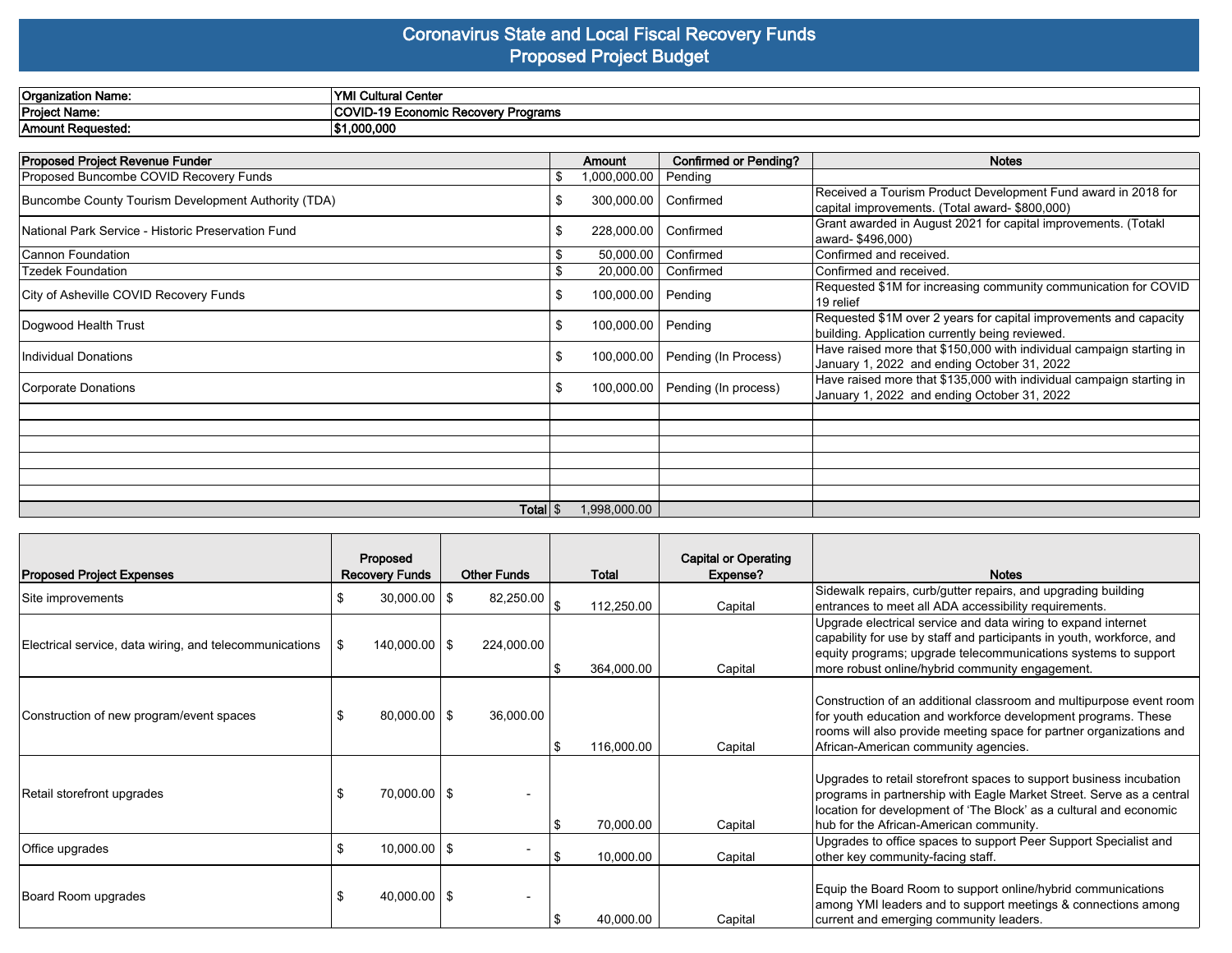| Auditorium upgrades                                          | \$<br>$60,000.00$   \$ | 150,000.00      | \$       | 210,000.00               | Capital   | Upgrades to Auditorium space to create a large space for special<br>events, presentations, and other community-serving programs.<br>Upgrades include installation of interactive technology for onsite and<br>virtual use.                                                                          |
|--------------------------------------------------------------|------------------------|-----------------|----------|--------------------------|-----------|-----------------------------------------------------------------------------------------------------------------------------------------------------------------------------------------------------------------------------------------------------------------------------------------------------|
| HVAC system replacement                                      | \$<br>$200,000.00$ \\$ | 35,000.00       | \$       | 235,000.00               | Capital   | Replacement of HVAC systems throughout the building to improve air<br>circulation and filtration, and to meet recommended air quality<br>guidelines highlighted during the pandemic.                                                                                                                |
| Architectural design, engineering, and project<br>management | \$<br>$70,000.00$   \$ | 400,000.00      | \$       | 470,000.00               | Capital   | Coverage of architectural, engineering, and construction<br>management costs associated with capital improvements.                                                                                                                                                                                  |
| Managing Director position                                   | \$<br>156,000.00       |                 | \$       | 156,000.00               | Operating | Salary, benefits and operating costs (including office space,<br>telephone, travel, etc.) for a two-year commitment for a Managing<br>Director position to oversee all program and community efforts in<br>terms of compliance, budget and meeting stated objectives.                               |
| Community computer lap                                       | \$<br>37,500.00        |                 | \$       | 37,500.00                | Operating | Increased equipment (including computers, desks, and printers) to<br>ensure that all community members have access to a functioning<br>work center with computer with Internet access for completion of<br>work.                                                                                    |
| Accounting software and training                             | \$<br>12,000.00        |                 | \$       | 12,000.00                | Operating | Upgrade Quickbooks software to incorporate greater reporting and<br>tracking functions. Additional training and customer support for two<br>years to fully operate.                                                                                                                                 |
| Relationship management software and training                | \$<br>13,250.00        |                 | \$       | 13,250.00                | Operating | Purchase of a new Customer Relations Management (CRM) system<br>to better track relationships with YMI members, supporters, partners,<br>and other stakeholders to support greater community and partner<br>engagement. Additional training and customer support for two years<br>to fully operate. |
| Strategic planning                                           | \$<br>32,000.00        |                 | \$       | 32,000.00                | Operating | Strategic planning for better integration of program efforts with board,<br>staff and community stakeholders and to ensure sustainable impact<br>during the pandemic recovery and the years that follow.                                                                                            |
| <b>Indirect Costs</b>                                        | \$50,000               | \$<br>70,000.00 | \$       | 120,000.00               | Operating | 6% indiirect cost rate (lower than de minimis) applied as other<br>expenses in the budget will expand capacity to provide necessary<br>administrative and reporting services.                                                                                                                       |
|                                                              |                        |                 | \$<br>\$ | $\overline{\phantom{a}}$ |           |                                                                                                                                                                                                                                                                                                     |
|                                                              |                        |                 | \$       | $\overline{\phantom{a}}$ |           |                                                                                                                                                                                                                                                                                                     |
|                                                              |                        |                 | \$       | $\overline{\phantom{a}}$ |           |                                                                                                                                                                                                                                                                                                     |
|                                                              |                        |                 | \$       |                          |           |                                                                                                                                                                                                                                                                                                     |
| List expenses here                                           |                        |                 | \$       | $\overline{\phantom{a}}$ |           |                                                                                                                                                                                                                                                                                                     |
| List expenses here                                           |                        |                 | \$       | $\blacksquare$           |           |                                                                                                                                                                                                                                                                                                     |
| List expenses here                                           |                        |                 | \$       | $\overline{\phantom{a}}$ |           |                                                                                                                                                                                                                                                                                                     |
| List expenses here                                           |                        |                 | \$       |                          |           |                                                                                                                                                                                                                                                                                                     |
| List expenses here                                           |                        |                 | \$       |                          |           |                                                                                                                                                                                                                                                                                                     |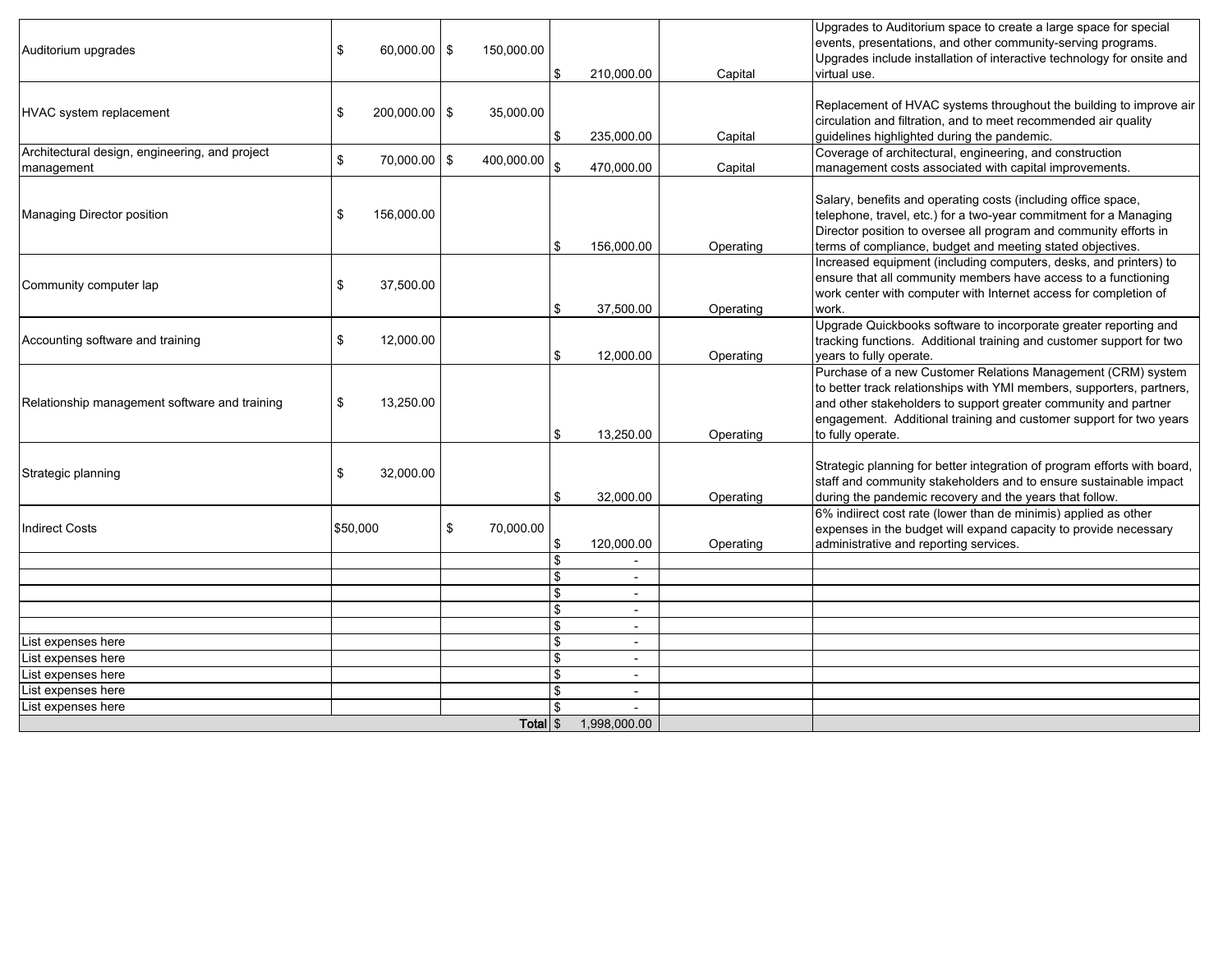## **Coronavirus State and Local Fiscal Recovery Funds Proposed Project Budget**

| <b>Organization Name:</b> | <b>IVMI</b><br><b>Cultural Center</b>                   |
|---------------------------|---------------------------------------------------------|
| <b>Project Name:</b>      | <b>ICOVID-19 Economic Recoverv F</b><br><b>Programs</b> |
| Amount Requested:         | 1.000.000                                               |

| <b>Proposed Project Revenue Funder</b>              |     | Amount       | <b>Confirmed or Pending?</b> | <b>Notes</b>                                                                                                         |
|-----------------------------------------------------|-----|--------------|------------------------------|----------------------------------------------------------------------------------------------------------------------|
| Proposed Buncombe COVID Recovery Funds              | \$  | 1,000,000.00 | Pending                      |                                                                                                                      |
| Buncombe County Tourism Development Authority (TDA) |     | 300,000.00   | Confirmed                    | Received a Tourism Product Development Fund award in 2018 for<br>capital improvements. (Total award-\$800,000)       |
| National Park Service - Historic Preservation Fund  |     | 228,000.00   | Confirmed                    | Grant awarded in August 2021 for capital improvements. (Totakl<br>award-\$496,000)                                   |
| Cannon Foundation                                   | \$  | 50,000.00    | Confirmed                    | Confirmed and received.                                                                                              |
| <b>Tzedek Foundation</b>                            |     | 20,000.00    | Confirmed                    | Confirmed and received.                                                                                              |
| City of Asheville COVID Recovery Funds              | \$. | 100,000.00   | Pending                      | Requested \$1M for increasing community communication for COVID<br>19 relief                                         |
| Dogwood Health Trust                                | £.  | 100,000.00   | Pending                      | Requested \$1M over 2 years for capital improvements and capacity<br>building. Application currently being reviewed. |
| Individual Donations                                | £.  | 100,000.00   | Pending (In Process)         | Have raised more that \$150,000 with individual campaign starting in<br>January 1, 2022 and ending October 31, 2022  |
| Corporate Donations                                 | £.  | 100,000.00   | Pending (In process)         | Have raised more that \$135,000 with individual campaign starting in<br>January 1, 2022 and ending October 31, 2022  |
|                                                     |     |              |                              |                                                                                                                      |
|                                                     |     |              |                              |                                                                                                                      |
|                                                     |     |              |                              |                                                                                                                      |
|                                                     |     |              |                              |                                                                                                                      |
|                                                     |     |              |                              |                                                                                                                      |
|                                                     |     |              |                              |                                                                                                                      |
| Total $$$                                           |     | 1,998,000.00 |                              |                                                                                                                      |

| <b>Proposed Project Expenses</b>                        |               | Proposed<br><b>Recovery Funds</b> |           | <b>Other Funds</b> | <b>Total</b>     | <b>Capital or Operating</b><br>Expense? | <b>Notes</b>                                                                                                                                                                                                                                                 |
|---------------------------------------------------------|---------------|-----------------------------------|-----------|--------------------|------------------|-----------------------------------------|--------------------------------------------------------------------------------------------------------------------------------------------------------------------------------------------------------------------------------------------------------------|
| Site improvements                                       | S             | $30,000.00$ \ \$                  |           | 82,250.00          | \$<br>112,250.00 | Capital                                 | Sidewalk repairs, curb/gutter repairs, and upgrading building<br>entrances to meet all ADA accessibility requirements.                                                                                                                                       |
| Electrical service, data wiring, and telecommunications | $\frac{1}{3}$ | 140,000.00 \$                     |           | 224,000.00         | \$<br>364,000.00 | Capital                                 | Upgrade electrical service and data wiring to expand internet<br>capability for use by staff and participants in youth, workforce, and<br>equity programs; upgrade telecommunications systems to support<br>more robust online/hybrid community engagement.  |
| Construction of new program/event spaces                | \$            | 80,000.00                         | <b>1S</b> | 36,000.00          | \$<br>116,000.00 | Capital                                 | Construction of an additional classroom and multipurpose event room<br>for youth education and workforce development programs. These<br>rooms will also provide meeting space for partner organizations and<br>African-American community agencies.          |
| Retail storefront upgrades                              |               | $70,000.00$   \$                  |           |                    | \$<br>70,000.00  | Capital                                 | Upgrades to retail storefront spaces to support business incubation<br>programs in partnership with Eagle Market Street. Serve as a central<br>location for development of 'The Block' as a cultural and economic<br>hub for the African-American community. |
| Office upgrades                                         | \$            | $10,000.00$ \ \$                  |           |                    | \$<br>10,000.00  | Capital                                 | Upgrades to office spaces to support Peer Support Specialist and<br>other key community-facing staff.                                                                                                                                                        |
| Board Room upgrades                                     | \$            | $40,000.00$   \$                  |           |                    | 40,000.00        | Capital                                 | Equip the Board Room to support online/hybrid communications<br>among YMI leaders and to support meetings & connections among<br>current and emerging community leaders.                                                                                     |